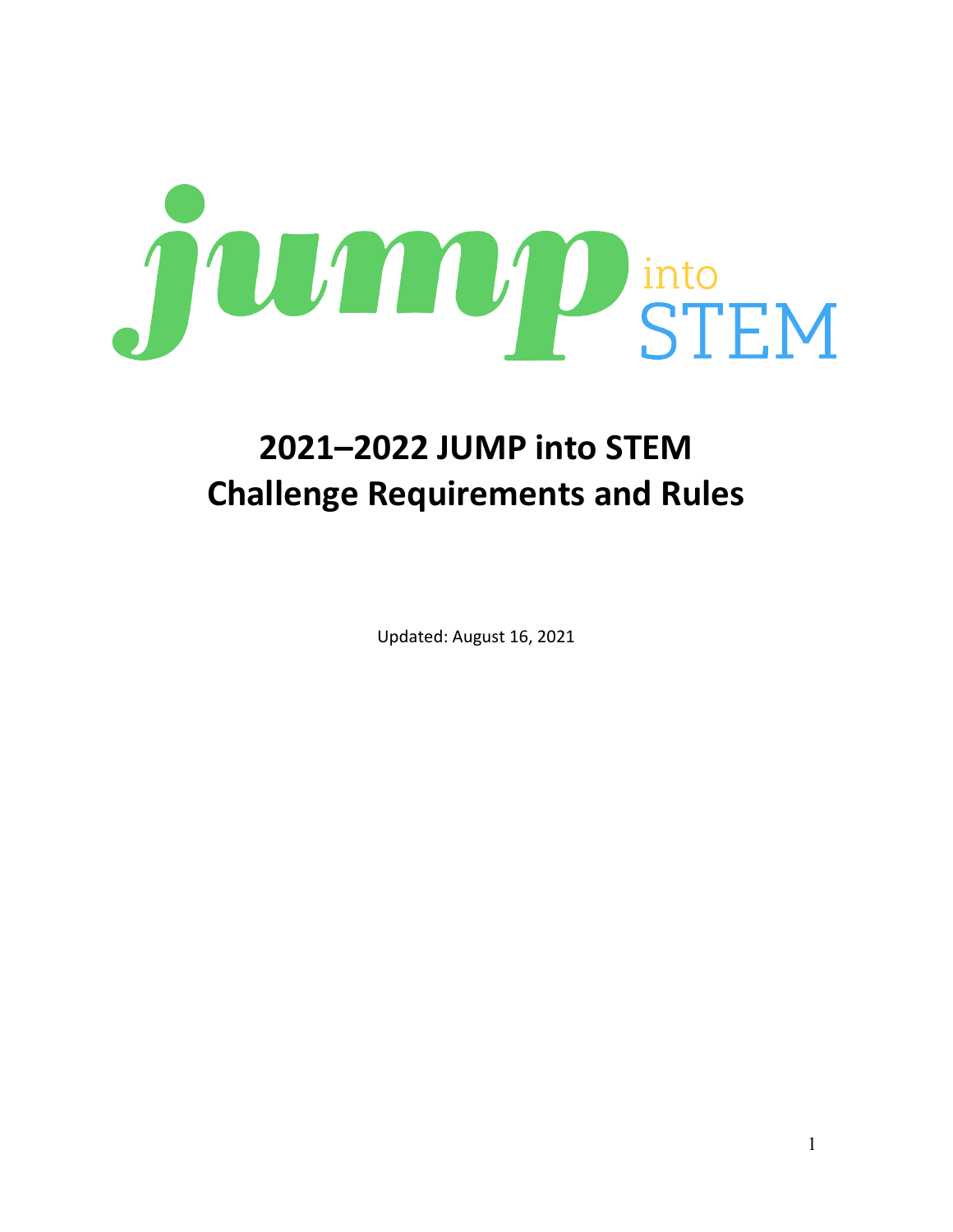## **Summary of Important Dates**

Please note the following key milestones for the 2021–2022 JUMP into STEM Competition:

- **August 16, 2021:** The three 2021–2022 JUMP into STEM Challenges are released and posted to the [JUMP into STEM website.](http://www.jumpintostem.org/) The Challenge Requirements and Rules document will also be posted to the website, and students can begin posting their submissions.
- **November 12, 2021 at 11:59 p.m. ET:** Challenges close and judging begins. No new submissions will be accepted after 11:59 p.m. ET. Internship applications must be finished and submitted through Zintellect. Please note that professor recommendations will be due one week after this deadline.
- **December 6, 2021:** Finalists will be notified and invited to attend the Final Event at Oak Ridge National Laboratory (ORNL) in January for one last round of competition.
- **December 10, 2021, 11:59 p.m. ET:** Finalists must reply to event organizers to confirm whether they will be attending the Final Event at ORNL in January.
- **January 27–28, 2022:** The Final Event will be held in person at ORNL, and finalist teams will have the opportunity to present their submissions. Due to the evolving nature of the COVID-19 pandemic, alternate arrangements may be made for participants unable to travel to the in-person event. Winners will be awarded with 2022 summer internships at the National Renewable Energy Laboratory (NREL), ORNL, and the Pacific Northwest National Laboratory (PNNL). Internships are subject to site access requirements and availability of funding. For more information, see the JUMP into STEM Building Technologies Internship [Program \(DOE-JUMPintoSTEM-BTIP-2022\)](https://zintellect.com/Opportunity/Details/DOE-JUMPintoSTEM-BTIP-2022) eligibility requirements and procedures.

## **Tasks Overview**

- $\Box$  Read through the Challenges as well as the Challenge Requirements and Rules document, and then form a multidisciplinary team of 2–4 students.
- $\Box$  Review [past winning ideas,](https://jumpintostem.org/past-winners/) [student resources,](https://jumpintostem.org/students/) and the [JUMP into STEM website.](http://www.jumpintostem.org/)
- $\Box$  Select one Challenge for your submission.
- $\Box$  Develop a team name and mission statement.
- $\Box$  Watch the recorded webinar on [jumpintostem.org/students/](https://jumpintostem.org/students/) to learn how to post a good submission.
- $\Box$  Engage with professors and industry mentors to gather information and valuable feedback.
- $\Box$  Study the resources provided for your selected Challenge.
- $\Box$  Create and detail an idea compliant with the requirements provided.
- $\Box$  Complete and post your team's submission on the [JUMP into STEM website.](http://www.jumpintostem.org/)
- $\Box$  Along with your submission, complete the internship application through Zintellect.
- $\Box$  Consult the [JUMP into STEM website](http://www.jumpintostem.org/) and check your personal email for updates and announcements.
- $\square$  Submit all materials prior to the deadlines.

For communications and questions, email the organizers at [jump@ornl.gov.](mailto:jump@ornl.gov)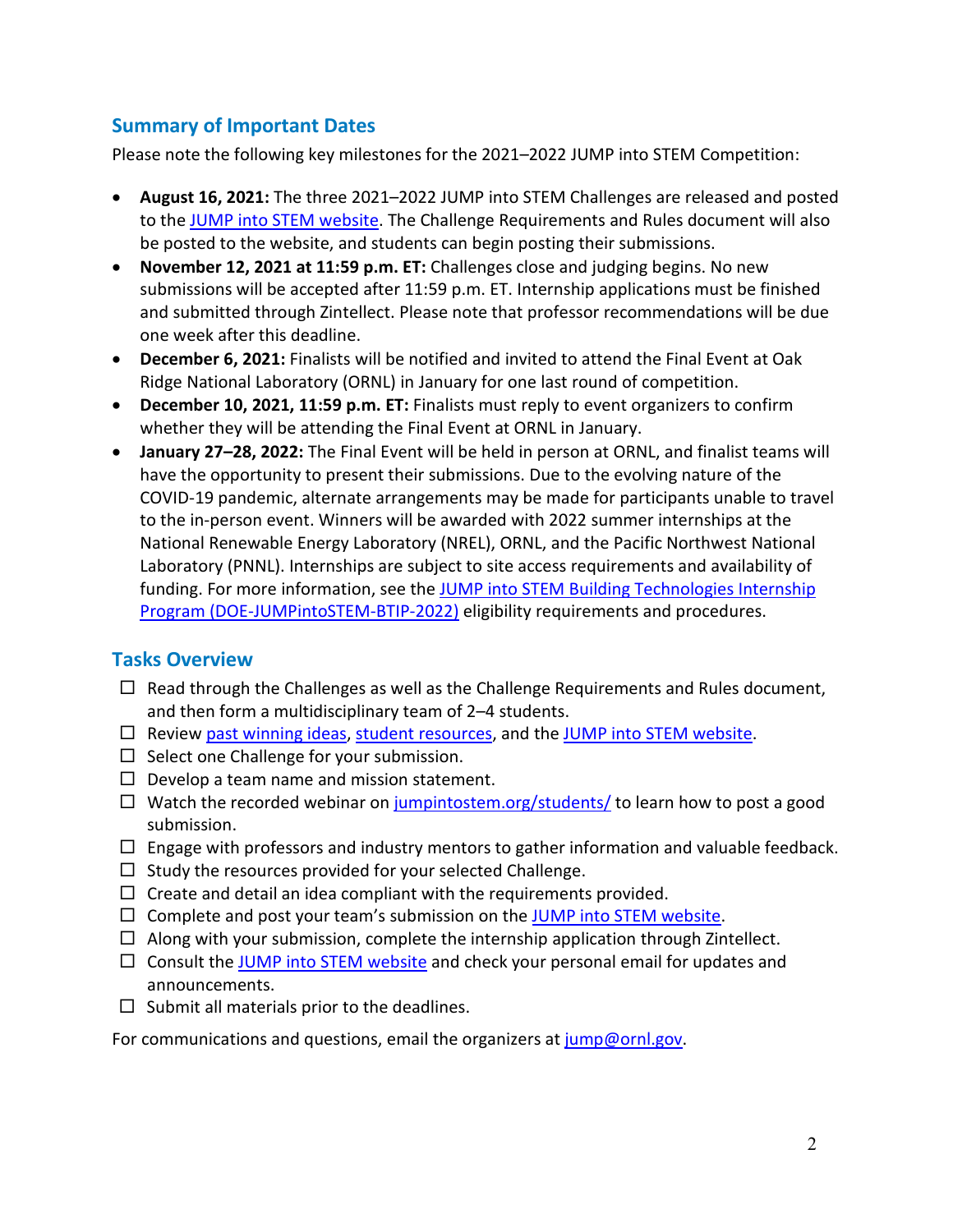# **Challenge Submission**

| <b>Deliverable</b>                 | <b>File Format</b>   | <b>File Name</b>                                                                                      | Due Date                              |
|------------------------------------|----------------------|-------------------------------------------------------------------------------------------------------|---------------------------------------|
| Idea Submission                    | <b>PDF</b>           | JUMP [SHORT COLLEGIATE INSTITUTION<br>NAME] SUBMISSION [SUBMISSION DATE (YYYY-MM-<br>DD)].[EXTENSION] | Nov. 12,<br>2021,<br>11:59 p.m.<br>FT |
| <b>Final Event</b><br>Presentation | PowerPoint<br>or PDF | JUMP [SHORT COLLEGIATE INSTITUTION NAME] FINAL<br>[SUBMISSION DATE (YYYY-MM-DD)]. [EXTENSION]         | Jan. 20,<br>2022,<br>5 p.m. ET        |

The required file naming conventions and due dates are listed below.

#### *Instructions for Adding Team Submissions to the JUMP into STEM Website*

Winning teams will be recognized on the JUMP into STEM website. In order for your team to be showcased, you must submit an abstract and image using the relevant submission prompts on jumpintostem.org.

| Abstract: Please include an abstract of your project. The abstract may be displayed on<br>the JUMP into STEM website. Your abstract can be up to 250 words.                                                |
|------------------------------------------------------------------------------------------------------------------------------------------------------------------------------------------------------------|
| Image: Please submit an image (file type: .jpg, up to 5 MB) that represents your project.<br>This can be a photo or a figure from your paper. The image may be displayed on the<br>JUMP into STEM website. |

#### *Submission Paper Instructions*

Your submission paper communicates the salient points of the project to all competition participants. A successful submission should meet the following requirements.

#### *Submission Paper Format Requirements*

| Paper size: 8.5 inches $\times$ 11 inches                                                                    |
|--------------------------------------------------------------------------------------------------------------|
| Font: Single-spaced, 11-point font for body text (diagrams may have smaller fonts)                           |
| Borders: 0.5-inch minimum, except for tables, figures, and images                                            |
| Maximum page length: 7 pages for main content (unlimited appendix content)                                   |
| File format: Single PDF                                                                                      |
| File size: Less than 300 MB                                                                                  |
| File name: JUMP [SHORT COLLEGIATE INSTITUTION NAME] SUBMISSION [SUBMISSION<br>DATE (YYYY-MM-DD)].[EXTENSION] |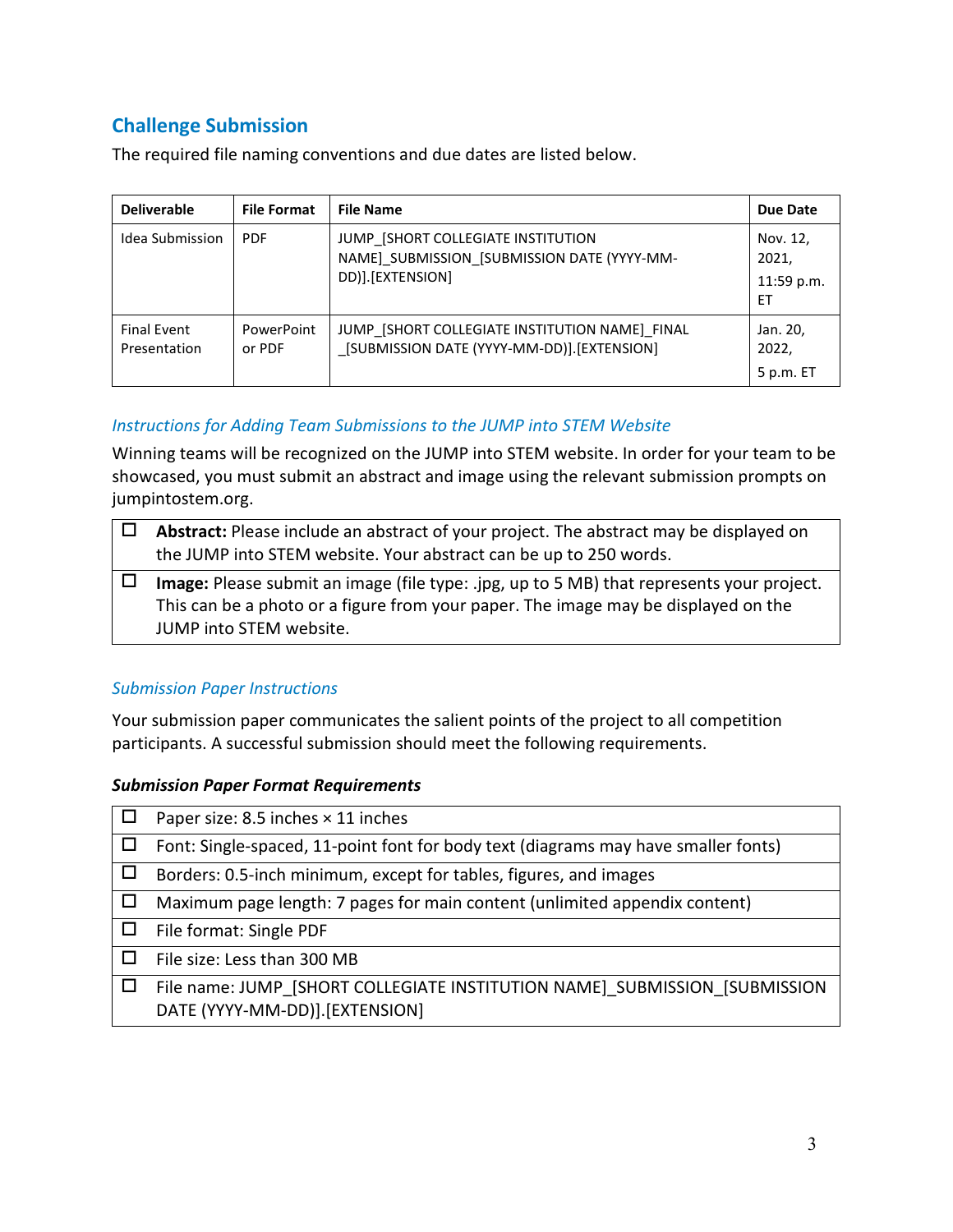# *Submission Paper Content Requirements*

|        | Project Team Background (up to 2 pages, single-spaced)                                                                                                                                                                                                                                                                                                                                                                                                                                                                                                                                                                                                                                                                                                                                                                                                                                                                                                                                                                                                                                               |
|--------|------------------------------------------------------------------------------------------------------------------------------------------------------------------------------------------------------------------------------------------------------------------------------------------------------------------------------------------------------------------------------------------------------------------------------------------------------------------------------------------------------------------------------------------------------------------------------------------------------------------------------------------------------------------------------------------------------------------------------------------------------------------------------------------------------------------------------------------------------------------------------------------------------------------------------------------------------------------------------------------------------------------------------------------------------------------------------------------------------|
| $\Box$ | List the project name, team name, and collegiate institution(s) in the header.                                                                                                                                                                                                                                                                                                                                                                                                                                                                                                                                                                                                                                                                                                                                                                                                                                                                                                                                                                                                                       |
| $\Box$ | Include the team's mission statement.                                                                                                                                                                                                                                                                                                                                                                                                                                                                                                                                                                                                                                                                                                                                                                                                                                                                                                                                                                                                                                                                |
| $\Box$ | Include a short biography for each team member (teams must be 2-4 students). This<br>should include information such as major, level (freshman, sophomore, junior, senior,<br>graduate), and other relevant background information such as experience with building<br>science, future career goals, and formative experiences that shaped each individual's<br>contribution to the Challenge.                                                                                                                                                                                                                                                                                                                                                                                                                                                                                                                                                                                                                                                                                                       |
| $\Box$ | Include your team's diversity statement (minimum one paragraph, 5-7 sentences). One<br>of JUMP into STEM's key objectives is to encourage diversity of thought and background<br>in students entering the building science industry. There is a diversity gap in STEM,<br>meaning that certain groups are underrepresented or have been historically excluded<br>from STEM fields. These groups include, but are not limited to, those based on race,<br>ethnicity, and gender-and this gap needs to be addressed. Diversity of thought can be<br>achieved through teams consisting of students from different majors and minors. If<br>there are barriers to entry present, that affect the racial, ethnic and/or gender<br>breakdown of your team, please elaborate. As part of the next generation of building<br>science thought leaders and researchers, you have a unique opportunity to influence<br>this industry. The diversity statement is your opportunity to describe your team's<br>diversity of background and thought, both generally and as applicable to your chosen<br>Challenge. |
|        | Project Challenge Submission (up to 5 pages, single-spaced)                                                                                                                                                                                                                                                                                                                                                                                                                                                                                                                                                                                                                                                                                                                                                                                                                                                                                                                                                                                                                                          |
| $\Box$ | Select 1 of the 3 Challenges to address.                                                                                                                                                                                                                                                                                                                                                                                                                                                                                                                                                                                                                                                                                                                                                                                                                                                                                                                                                                                                                                                             |
| $\Box$ | Investigate the background of the Challenge and consider related stakeholders.<br>Stakeholders are those who are affected by the problem, those who are a part of the<br>supply chain or manufacturing of the technology product(s), and those who may have<br>decision-making power and are able to provide solutions (technical or nontechnical<br>solutions, such as policies). For example, you could include stakeholders who have<br>previously experienced environmental pollution or a high energy burden. Refer to the<br>U.S. Department of Energy's (DOE's) Energy Justice and Environmental Justice initiatives,<br>as DOE plans to deliver 40% of the overall benefits of climate investment to<br>disadvantaged communities.                                                                                                                                                                                                                                                                                                                                                           |
| Ц      | Write a 1-2-paragraph <b>problem statement</b> , focusing on a specific aspect of the problem<br>and the stakeholder groups affected by or involved in the problem. The stakeholder<br>groups can be from a specific location, socioeconomic status, age, or demographic (e.g.,<br>people living in subsidized housing). The problem statement should clearly identify the<br>injustices (energy or environmental) that the stakeholder group experiences. Students<br>should consider social implications related to the identified injustices.                                                                                                                                                                                                                                                                                                                                                                                                                                                                                                                                                     |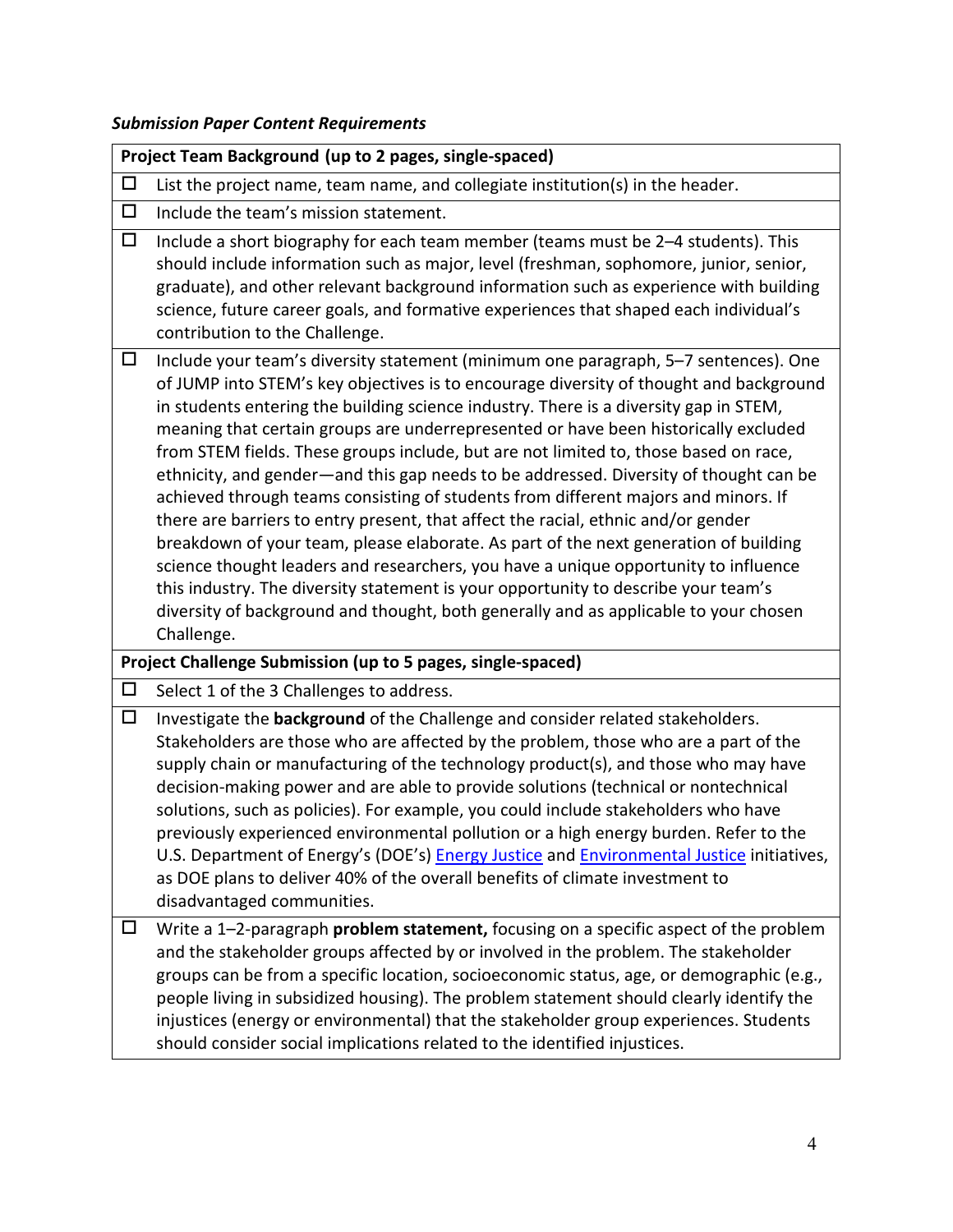| □ | Write a <b>holistic solution</b> that addresses or solves the specific problem from your |
|---|------------------------------------------------------------------------------------------|
|   | problem statement. A holistic solution is one that includes a technical component as     |
|   | well as one or more of the following components, as appropriate: economic, policy,       |
|   | commercialization, codes and standards, and/or other. Address the requirements for       |
|   | your selected Challenge. Include graphs, figures, and photos. Discuss how your solution  |
|   | will impact your stakeholders, especially those who have experienced the injustices that |
|   | you described in your problem statement.                                                 |
| □ | Develop a technology-to-market plan or a market transformation plan, depending on        |
|   | your selected Challenge.                                                                 |
|   | A technology-to-market plan describes how the team envisions bringing its idea from      |
|   | concept to installation on real buildings, or integrated into the design of real         |
|   | buildings, and includes a cost/benefit analysis. This does not need to be exhaustive     |
|   | and should include comparing the solution to current or existing technologies or         |
|   | practices. Benefits, such as building energy reductions and improved occupant health     |
|   | or productivity, should be evaluated. The plan should also identify at least one key     |
|   | stakeholder barrier for implementation (in addition to cost) and address how the         |
|   | proposed solution will overcome that barrier. The plan should also discuss what key      |
|   | stakeholder(s) should be involved to commercialize the technology and then sell and      |
|   | install the technologies with your target market(s).                                     |
|   | A market transformation plan describes how the team envisions increasing the             |
|   | adoption and use of the already commercialized idea in the market, including sales       |
|   | or distribution channels, outreach mechanisms, and other relevant details. The plan      |
|   | should also describe who the team would partner with to implement the idea (e.g.,        |
|   | utilities) and how the collective team would increase market adoption.                   |
| □ | Include references. References will not count toward the 5-page maximum.                 |
|   | Appendix (optional, no page limit)                                                       |
| □ | Teams may wish to add an appendix. This is optional and might not be reviewed by the     |
|   | judges.                                                                                  |
|   |                                                                                          |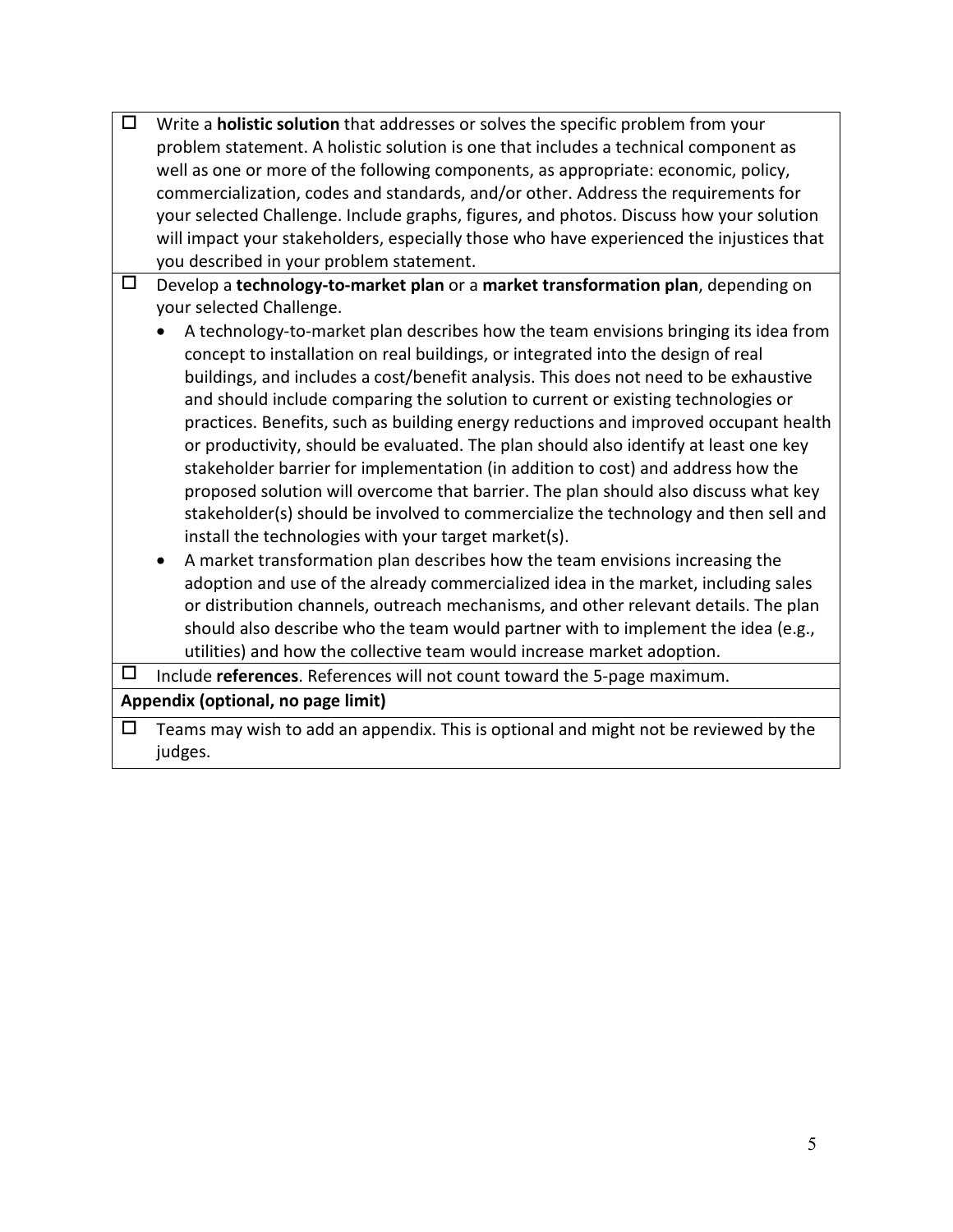# **Challenge Evaluation Criteria**

Ideas should represent advanced critical thinking toward a technical, innovative, diverse, and applicable solution with demonstrated presentation expertise and knowledge. Judges will complete one form below for each idea submitted:

| Solution (weight: 40%)                                                                                                                               | <b>Possible Score</b> |
|------------------------------------------------------------------------------------------------------------------------------------------------------|-----------------------|
| <b>Holistic Solution</b><br>How well the proposed solution addresses the problem. The solution                                                       | $1 - 10$              |
| needs to include a technical solution, as well as one or more of the                                                                                 |                       |
| following components, as appropriate: economic, policy,                                                                                              |                       |
| commercialization, codes and standards, or other.                                                                                                    |                       |
| Feasibility<br>The solution's overall feasibility and potential, including its viability. For                                                        | $1 - 10$              |
| example, solutions that are not technically possible or that lack a technical<br>feasibility discussion will receive lower scores.                   |                       |
| <b>Novelty</b>                                                                                                                                       | $1 - 10$              |
| The originality and creativity of the solution and how significant the<br>contribution will be to the building industry.                             |                       |
| <b>Applicability to Stakeholders</b>                                                                                                                 | $1 - 10$              |
| How well the solution addresses the problem statement and associated                                                                                 |                       |
| stakeholder community.                                                                                                                               |                       |
| <b>Subtotal</b>                                                                                                                                      | Up to 40              |
| <b>Market Readiness and Impact (weight: 30%)</b>                                                                                                     | <b>Possible Score</b> |
| Technology-to-Market Plan or Market Transformation Plan                                                                                              | $1 - 10$              |
| The team's cost/benefit analysis and identified key barrier(s) for<br>stakeholder implementation, along with how the proposed solution will          |                       |
| overcome the barriers. In addition:                                                                                                                  |                       |
| For technology-to-market plans: How feasible is the proposed plan for                                                                                |                       |
| bringing the solution from a paper concept to installation or integration                                                                            |                       |
| with real buildings or building designs?                                                                                                             |                       |
| For market transformation plans: How feasible is the proposed solution for                                                                           |                       |
|                                                                                                                                                      |                       |
| providing market intervention and increasing market adoption?                                                                                        |                       |
| <b>Market Characterization and Readiness for Proposed Idea</b>                                                                                       | $1 - 10$              |
| The team's description and understanding of the market and stakeholder<br>group, and how the solution will create value, both economic and other, to |                       |
| drive industry adoption.                                                                                                                             |                       |
| Impact                                                                                                                                               | $1 - 10$              |
| The overall potential impact of the team's solution. For example, can the                                                                            |                       |
| solution be extended to communities, similar stakeholder groups, or a<br>nationwide solution?                                                        |                       |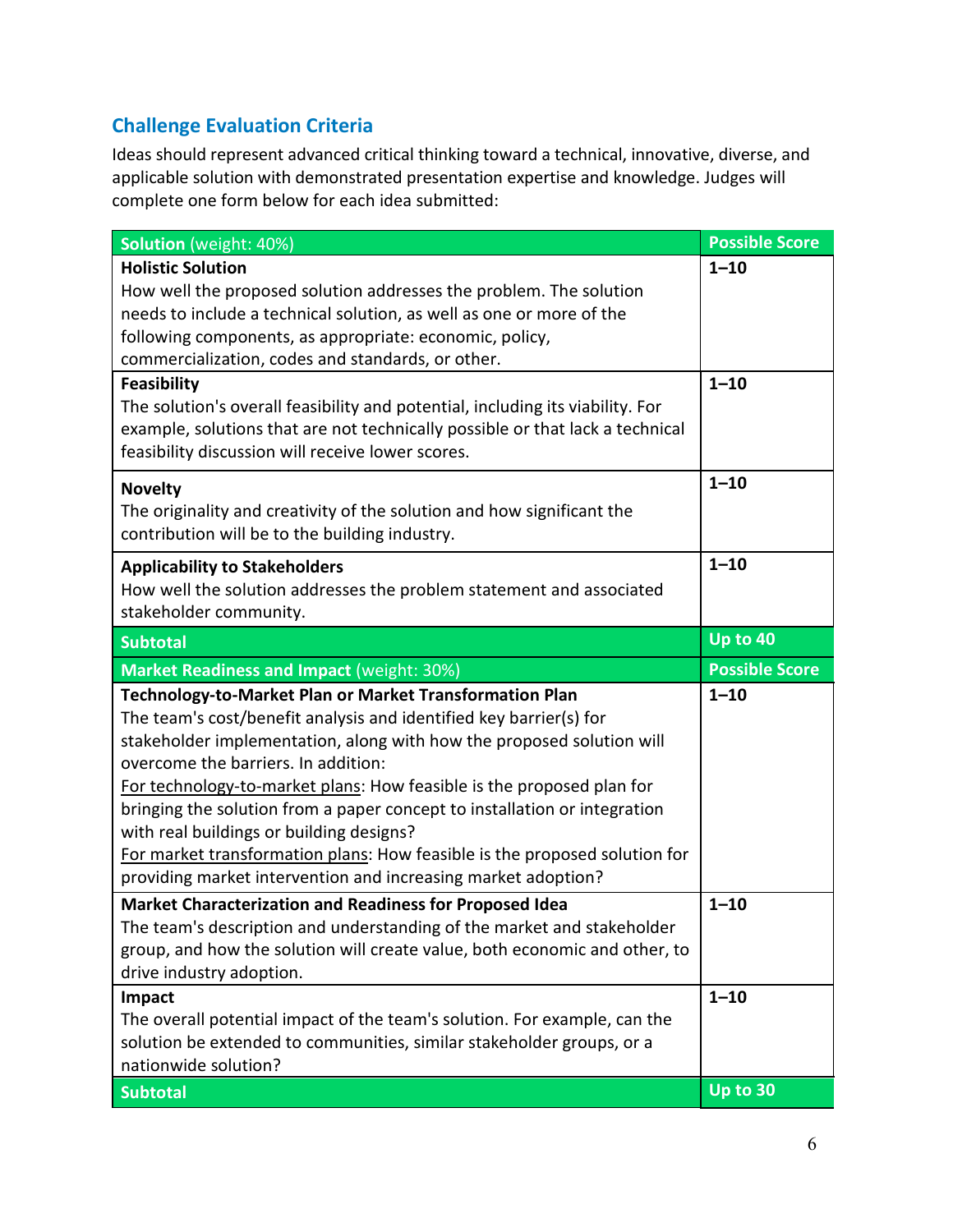| Diversity and Justice (weight: 20%)                                           | <b>Possible Score</b> |
|-------------------------------------------------------------------------------|-----------------------|
| <b>Diversity Statement and Project Team Background</b>                        | $1 - 10$              |
| How well the team addresses the diversity gap in the building science         |                       |
| industry in their diversity statement. This includes how the team brings      |                       |
| together perspectives from a variety of backgrounds, including students       |                       |
| from groups that are underrepresented in STEM. This also includes             |                       |
| bringing together students from many different disciplines—ensuring           |                       |
| diversity of thought. Finally, this includes how well the teams connect their |                       |
| mission statement and biographies to their problem statement.                 |                       |
| <b>Environmental and Energy Justice</b>                                       | $1 - 10$              |
| How well the proposed solution addresses environmental and energy             |                       |
| justice.                                                                      |                       |
| <b>Subtotal</b>                                                               | Up to 20              |
| <b>Submission</b> (weight: 10%)                                               | <b>Possible Score</b> |
| <b>Submission Requirements</b>                                                | $1 - 10$              |
| How well the student team followed all submission requirements. See the       |                       |
| submission requirements at the bottom of each Challenge description.)         |                       |
| <b>Subtotal</b>                                                               | Up to 10              |
| <b>Total</b>                                                                  | <b>Up to 100</b>      |

## **Final Event Presentation Instructions**

Judges will review team submissions and select finalists, who will be notified of their advancement in the competition by December 6, 2021. Finalist teams will then have until December 10, 2021 to notify JUMP into STEM organizers whether they will be attending the last stage of the competition on January 27–28, 2022 at ORNL. Due to the evolving nature of the COVID-19 pandemic, alternate arrangements may be made for participants unable to travel to the in-person event. The Final Event will include a round of presentations from each finalist team to a panel of three judges. At the conclusion of the event, winners of the summer 2022 10-week paid internships at NREL, ORNL, or PNNL will be announced. (Internships are subject to site access requirements and availability of funding. For more information, see the JUMP into [STEM Building Technologies Internship Program \(DOE-JUMPintoSTEM-BTIP-2022\)](https://zintellect.com/Opportunity/Details/DOE-JUMPintoSTEM-BTIP-2022) eligibility requirements and procedures.)

**Each team will have 15 minutes for their team presentation.** After team presentations, there will be a 5-minute Q&A session with the panel of judges. Team concepts and presentations will be evaluated using slightly different criteria than the Challenge evaluation criteria. The criteria for the Final Event can be found on page 8–9 of this document.

**Finalists must send their Final Event presentations to jump@ornl.gov by Wednesday, January 20, 2022 at 5 p.m. ET**. JUMP into STEM organizers will confirm receipt of presentations.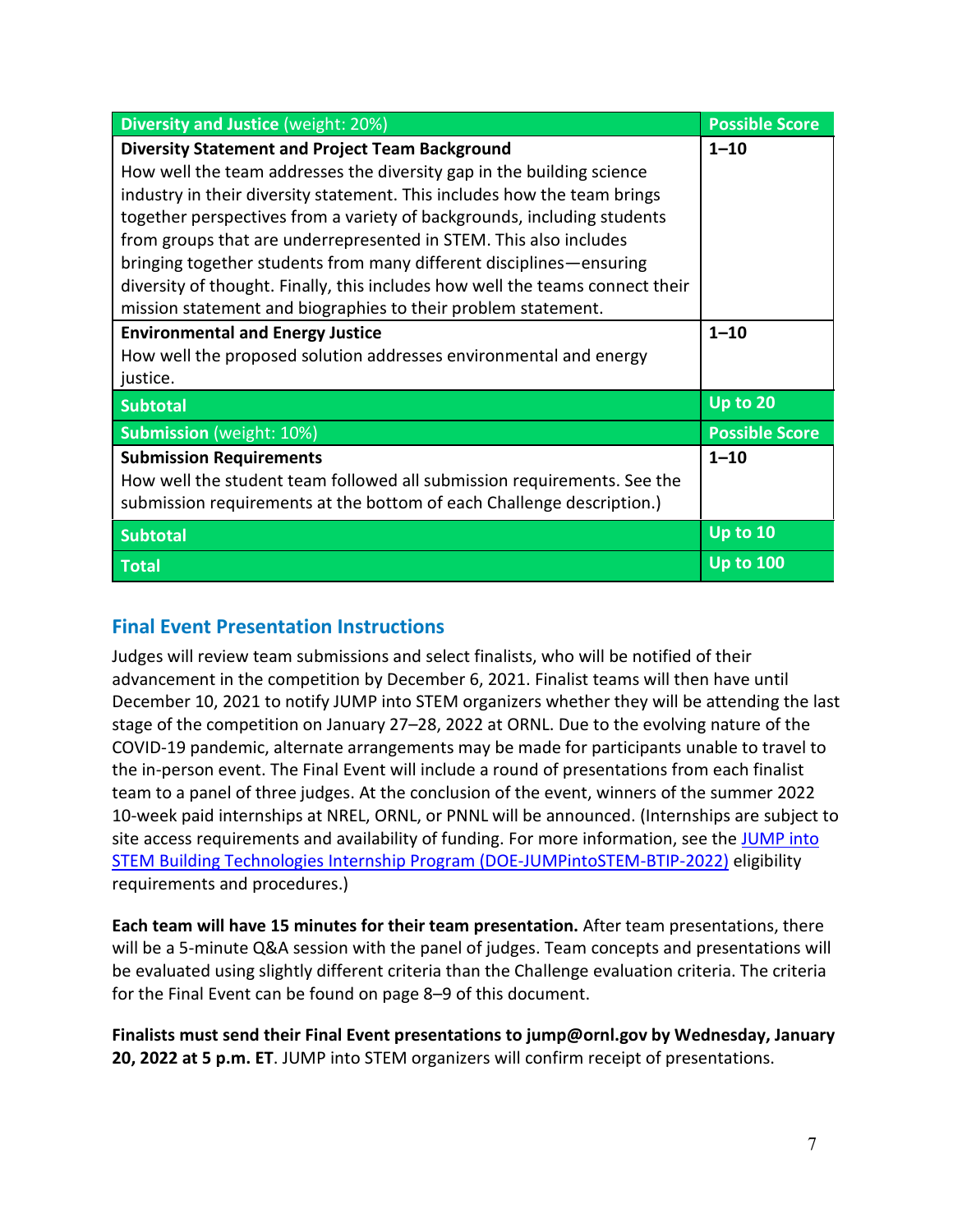#### *Final Event Presentation Requirements*

| File format: PowerPoint or PDF                                                                          |
|---------------------------------------------------------------------------------------------------------|
| File size: Less than 100 MB                                                                             |
| File name: JUMP [SHORT COLLEGIATE INSTITUTION NAME] FINAL [SUBMISSION DATE<br>(YYYY-MM-DD)].[EXTENSION] |
| Maximum presentation length: 15 minutes                                                                 |
| Must be prepared to answer detailed questions about team's idea/solution                                |
| Must cover all technical requirements for selected Challenge in presentation                            |
| Submit presentation file to organizers no later than 5 p.m. ET on January 20, 2022                      |
|                                                                                                         |

# **Final Event Evaluation Criteria**

The Final Event evaluation criteria are slightly different than the Challenge evaluation criteria. Please review the criteria detailed below.

| Solution (weight: 30%)                                                         | <b>Possible Score</b> |
|--------------------------------------------------------------------------------|-----------------------|
| <b>Holistic Solution</b>                                                       | $1 - 10$              |
| How well the proposed solution addresses the problem. The solution             |                       |
| needs to include a technical solution, as well as one or more of the           |                       |
| following components, as appropriate: economic, policy,                        |                       |
| commercialization, codes and standards, or other.                              |                       |
| Feasibility                                                                    | $1 - 10$              |
| The solution's overall feasibility and potential, including its viability. For |                       |
| example, solutions that are not technically possible or that lack a technical  |                       |
| feasibility discussion will receive lower scores.                              |                       |
| <b>Novelty</b>                                                                 | $1 - 10$              |
| The originality and creativity of the solution and how significant the         |                       |
| contribution will be to the building industry.                                 |                       |
| <b>Applicability to stakeholders</b>                                           | $1 - 10$              |
| How well the solution addresses the problem statement and associated           |                       |
| stakeholder community.                                                         |                       |
| <b>Weighted Subtotal</b>                                                       | Up to 30              |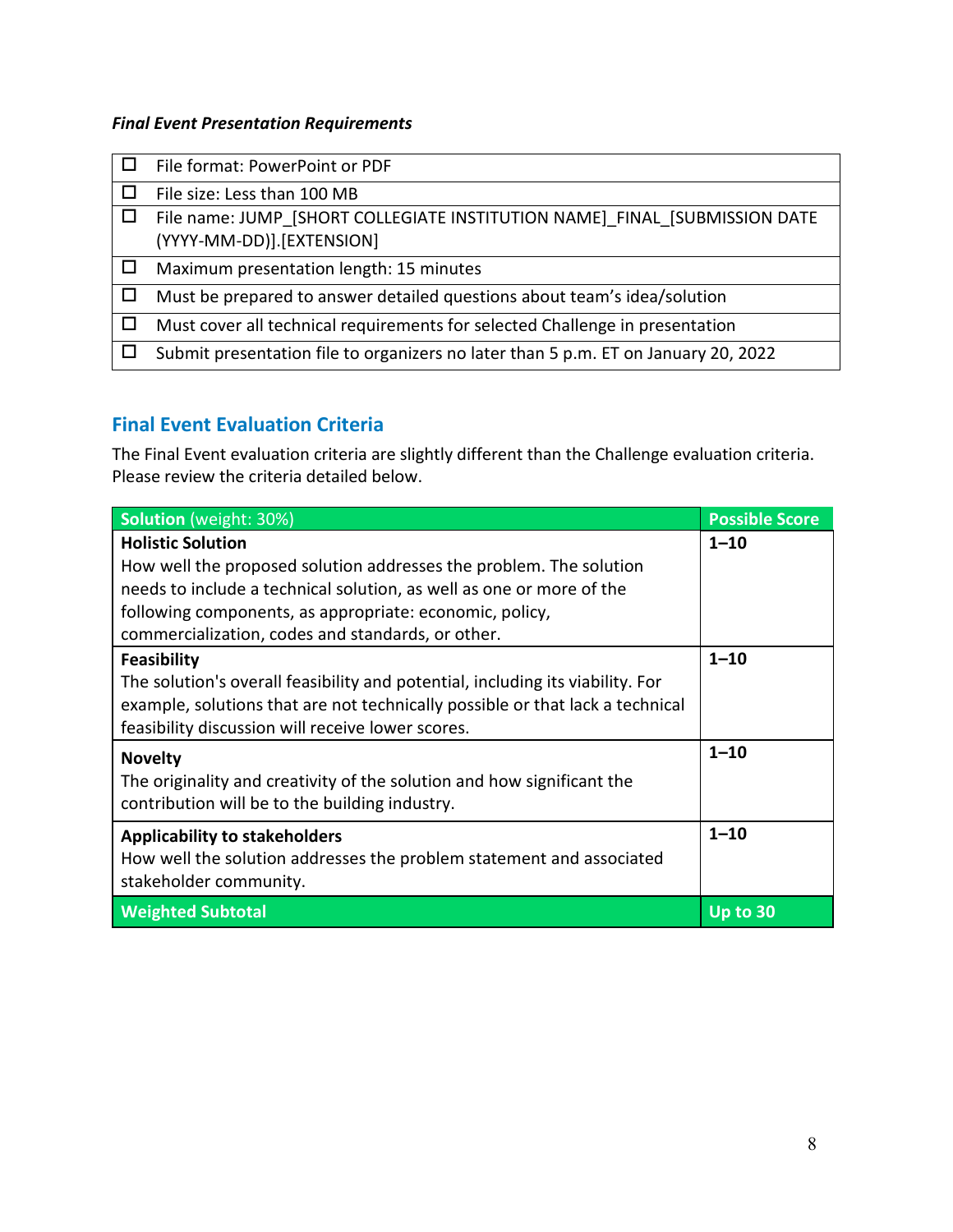| <b>Market Readiness and Impact (weight: 25%)</b>                                                                                                                                                                                                                                                                                                                                                                                                                                                                                                                                          | <b>Possible Score</b> |
|-------------------------------------------------------------------------------------------------------------------------------------------------------------------------------------------------------------------------------------------------------------------------------------------------------------------------------------------------------------------------------------------------------------------------------------------------------------------------------------------------------------------------------------------------------------------------------------------|-----------------------|
| Technology-to-Market Plan or Market Transformation Plan<br>The team's cost/benefit analysis and identified key barrier(s) for<br>stakeholder implementation, along with how the proposed solution will<br>overcome the barriers. In addition:<br>For technology-to-market plans: How feasible is the proposed plan to bring<br>the solution from a paper concept to installation or integration with real<br>buildings or building designs?<br>For market transformation plans: How feasible is the proposed solution at<br>providing market intervention and increasing market adoption? | $1 - 10$              |
| Market characterization and readiness for proposed idea<br>The team's description and understanding of the market and stakeholder<br>group, and how the solution will create value, both economic and other, to<br>drive industry adoption.                                                                                                                                                                                                                                                                                                                                               | $1 - 10$              |
| Impact<br>The overall potential impact of the team's solution. For example, can the<br>solution be extended to communities, similar stakeholder groups, or a<br>nationwide solution?                                                                                                                                                                                                                                                                                                                                                                                                      | $1 - 10$              |
| <b>Weighted Subtotal</b>                                                                                                                                                                                                                                                                                                                                                                                                                                                                                                                                                                  | Up to 25              |
| Diversity and Justice (weight: 20%)                                                                                                                                                                                                                                                                                                                                                                                                                                                                                                                                                       | <b>Possible Score</b> |
|                                                                                                                                                                                                                                                                                                                                                                                                                                                                                                                                                                                           |                       |
| Multidisciplinary team approach<br>How the team utilized information from many different disciplines to come<br>up with a viable solution. This includes the team's diversity of thought.                                                                                                                                                                                                                                                                                                                                                                                                 | $1 - 10$              |
| <b>Environmental and Energy Justice</b><br>How well the proposed solution addresses environmental and energy<br>justice.                                                                                                                                                                                                                                                                                                                                                                                                                                                                  | $1 - 10$              |
| <b>Weighted Subtotal</b>                                                                                                                                                                                                                                                                                                                                                                                                                                                                                                                                                                  | Up to 20              |
| <b>Presentation</b> (weight: 25%)                                                                                                                                                                                                                                                                                                                                                                                                                                                                                                                                                         | <b>Possible Score</b> |
| <b>Effective delivery of ideas</b><br>How well the team conveyed their ideas during their presentation,<br>including how well the team engaged with and persuaded the audience.                                                                                                                                                                                                                                                                                                                                                                                                           | $1 - 10$              |
| <b>Presentation preparation</b><br>How prepared the team was for their presentation, including presentation<br>materials and professionalism.                                                                                                                                                                                                                                                                                                                                                                                                                                             | $1 - 10$              |
| <b>Question &amp; Answers</b><br>How well the team responded to questions from the judges.                                                                                                                                                                                                                                                                                                                                                                                                                                                                                                | $1 - 10$              |
| <b>Weighted Subtotal</b>                                                                                                                                                                                                                                                                                                                                                                                                                                                                                                                                                                  | Up to 25              |